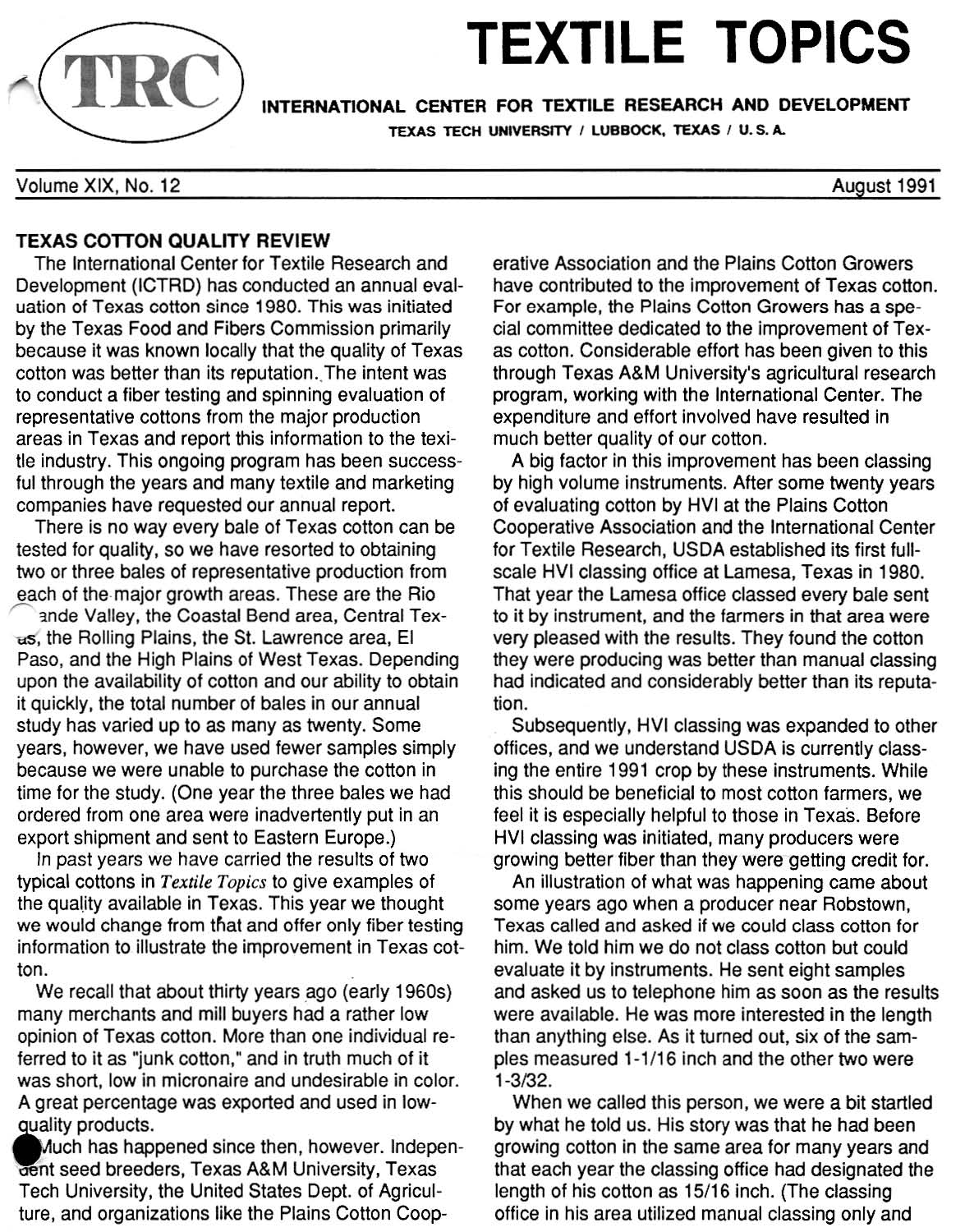**did not have HVI instruments at that time.)** 

**This person continued by stating that he had gone to a lot of trouble and a good bit of expense to get a higher quality seed, and he was expecting to have greater length and possibly higher grade. The sam· pies went to the classing office as usual and all of them came back designated as 15/16 inch. He asked what he should do, in view of the classing office call· ing his cotton one length and the same fiber being measured considerably longer by HVI instruments.** 

We told him to take the same samples back to the **classing office, inform the director there what had happened and give him the information coming from the high volume instruments at the International Cen· ter. A reclass was requested and obtained. and the second time around all of the cotton was measured at 1·1 /16 inch, which made our friend in Robstown quite happy. To us, this simply shows** the value **of classing by electronic instruments.** 

**With that background, we are presenting in this is· sue of Topics a comparison of the fiber quality of the cottons we have evaluated during the past ten years. These are listed by year since 1981 and give length, length uniformity, micronaire and strength. All testing was done on a Motion Control HVI system.** 

**An examination of the table below shows an im· provement in length and strength of the cottons evaluated each year. The average values are calculated** 

**from the measurements made on each bale included in each year's report. Realizing that averages do not give full information, we are also presenting the range of test results. Years 1981 through 1985 show that the length of the cotton was barely one inch. Begin· ning in 1986, the average length improved considera· bly. The lower end of the range for the first five years was quite short, but this increased in 1986 and there· after.** 

**The increase in fiber strength of Texas cotton has been significant, also. This has come about at least partly by selecting varieties that produce greater**  strength. It can be seen that the strength of the cot**tons we have evaluated has increased by approximatefy 18 percent in the past ten years, and much of it more than that.** 

**We are quite pleased with the improvement in Texas cotton, and research is continuing to make our fiber even more desirable.** 

**Fiber and spinning tests in the annual evaluation of Texas cotton are sponsored by the Texas Food and Fibers Commission. Reports including complete data on cottons from the major production areas in Texas are available each year. Anyone caring to have copies can receive them by writing to the International**  Center at the address given on the back page of *Tex***tile Topics.** 

|      | Length (inches) |               | Uniformity (%) |           | Micronaire Index |             | Strength (g/tex) |           |
|------|-----------------|---------------|----------------|-----------|------------------|-------------|------------------|-----------|
| Year | Aver-<br>age    | Range         | Aver-<br>age   | Range     | Aver-<br>age     | Range       | Aver-<br>age     | Range     |
| 1981 | 1.00            | $0.90 - 1.11$ | 80             | $76 - 85$ | 3.7              | $3.1 - 4.5$ | 23               | $21 - 24$ |
| 1982 | 0.97            | $0.90 - 1.08$ | 81             | $78 - 89$ | 3.7              | $3.3 - 4.2$ | 24               | $23 - 26$ |
| 1983 | 1.04            | $0.92 - 1.16$ | 81             | $78 - 85$ | 4.3              | $3.7 - 5.0$ | 25               | $20 - 30$ |
| 1984 | 1.02            | $0.91 - 1.11$ | 80             | $78 - 84$ | 3.9              | $3.2 - 5.2$ | 25               | $21 - 28$ |
| 1985 | 1.02            | $0.94 - 1.11$ | 80             | $76 - 84$ | 3.8              | $3.0 - 4.4$ | 26               | $23 - 30$ |
| 1986 | 1.09            | $1.01 - 1.21$ | 80             | $78 - 82$ | 3.7              | $3.1 - 4.2$ | 26               | $22 - 32$ |
| 1987 | 1.07            | $1.01 - 1.17$ | 81             | $78 - 83$ | 4.1              | $3.4 - 4.7$ | 26               | $23 - 30$ |
| 1988 | 1.05            | $0.97 - 1.18$ | 80             | $77 - 83$ | 4.1              | $3.4 - 5.0$ | 25               | $21 - 28$ |
| 1989 | 1.05            | $0.98 - 1.21$ | 80             | $77 - 84$ | 3.9              | $2.8 - 5.1$ | 26               | $23 - 29$ |
| 1990 | 1.05            | $0.98 - 1.22$ | 80             | $79 - 84$ | 4.1              | $3.6 - 4.6$ | 27               | $21 - 31$ |

TEN YEAR COMPARISON OF TEXAS COTTON FIBER OUALITY